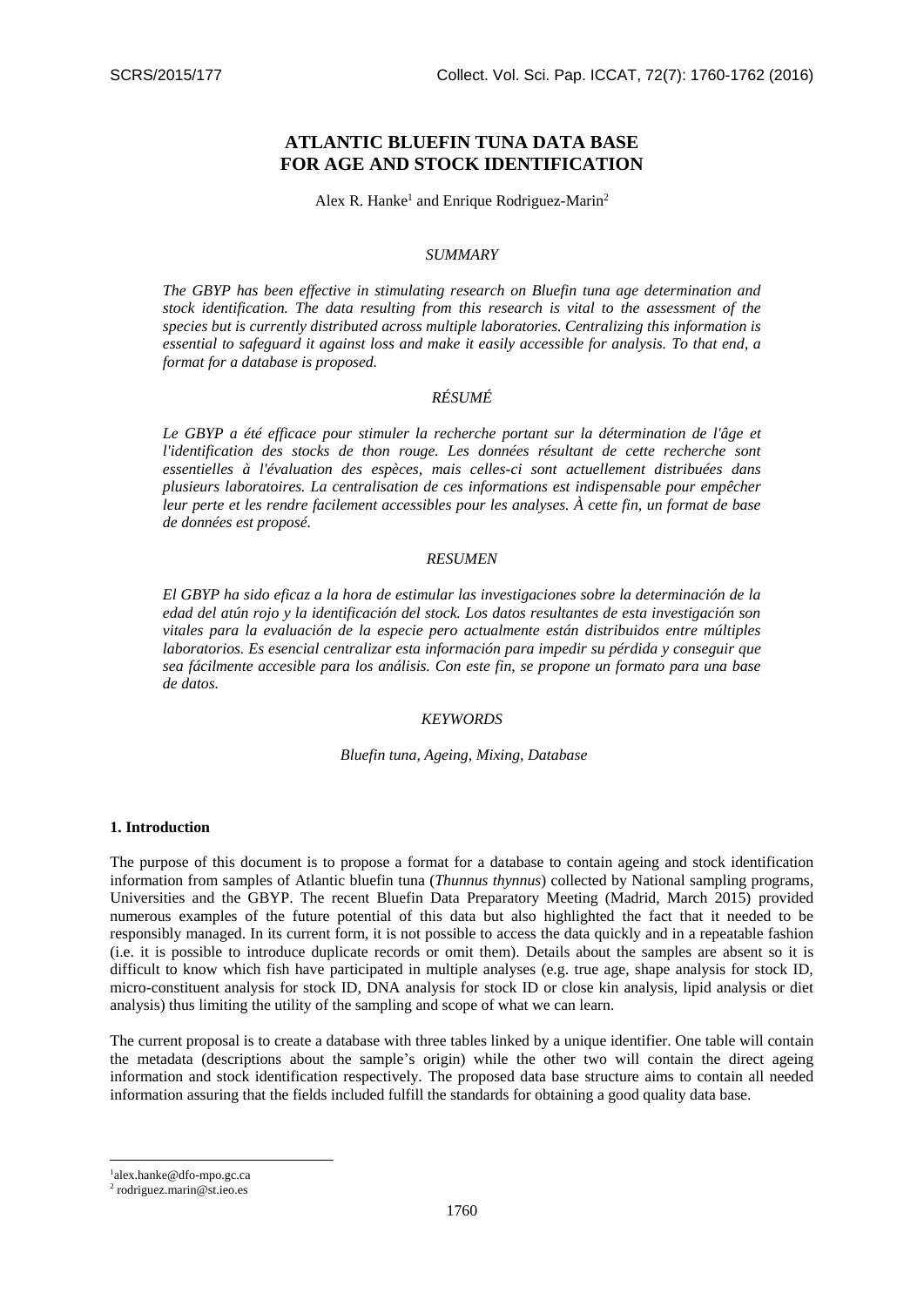It is necessary to reach an agreement as to the format so that the database will contain the minimal necessary information in order to assure that analyses based on it will only be framed within the context of the SCRS stock assessment activities, thus avoiding the reluctance of researchers to provide the data which they intend to use in their own current and future publications. To achieve this, we suggest that ICCAT keeps and regulates access to this database, once researchers have established the structure.

Another important consideration when designing the database is that the methods employed for stock identification do not always allow individual assignment, for example, not many fish under GBYPmicrochemistry have individual assignments, just proportions for a pool of individuals. Thus a holistic approach to the database structure is required so that it can account for methodologies that provide probabilistic results in both an individual and group format.

## **2. Proposed Format for the Sampling Information Table**

- 1) Unique ID assigned by database maintainer (no duplicates)
- 2) Sample  $ID = ID$  from laboratory of origin
- 3) Sampling Laboratory
- 4) Year of catch
- 5) Month of catch
- 6) Lat of catch = latitude coordinate in decimal degrees;  $Lat = D + \frac{M}{c}$  $\frac{M}{60} + \frac{SS}{360}$ 3600
- 7) Lon of catch = longitude coordinate in decimal degrees;  $L \circ n = D + \frac{M}{c}$  $\frac{M}{60} + \frac{SS}{360}$ 3600
- 8) ICCAT Sampling Area
- 9) Geographical area. As precise as possible. Example, Gulf of Mexico, Bay of Biscay, etc.
- 10) Fishing gear (ICCAT coding)
- 11) SFL in cm
- 12) Type of SFL Original or converted
- 13) RWT in kg
- 14) Type of RWT Original or converted
- 15) Notes
- 16) Tag #
- 17) Tag type: conventional or floy
- 18) Disposition: (recovered, released,neither)
- 19) Analyses performed: (Lipid,Diet,Mixing,Ageing,Origin,CloseKin)=LDMAOC
- 20) Samples Archived: (Otolith,Spine,Tissue,…)=OST

### **3. Proposed Format for the Direct Ageing Table**

- 1) Unique ID assigned by database maintainer (can be repeated for multiple hard parts per fish)
- 2) Sample ID = ID from laboratory of origin
- 3) Sampling Laboratory
- 4) Year of catch
- 5) Ager laboratory = Example IEO\_Santander, NOAA\_Florida, SABS, …
- 6) Structure aged = Otolith or Fin spine

For paired calcified structures coming from the same specimen (otoliths and spines) both structures will be used to facilitate comparative analyses.

- 7) Age
- 8) Adjusted age or the adjustment to apply

[**Otoliths**: Rule: When counting opaque bands: If the fish is caught between January 1 and the assumed time of the opaque band formation (June 1) then 1 year is added to the age. When counting translucent bands: If the fish is caught between June 1 and 31 of December then 1 year is subtracted to the age. **Fin Spines**: All ages from fin spines are adjusted following Rodriguez-Marin et al. (2012) and Luque *et al*. (2014).]

- 9) Type of band counting. Translucent or opaque
- 10) First annulus scale. Yes/No for use of an identification scale on the first annulus of otolith.
- 11) Standardized criterion. Yes/ No. Whether the Busawon *et al.* (2014) standardized criterion for otoliths was applied. OR Rodriguez-Marin *et al*. (2012) and Luque *et al.* (2014) standardized criterion for fin spines.